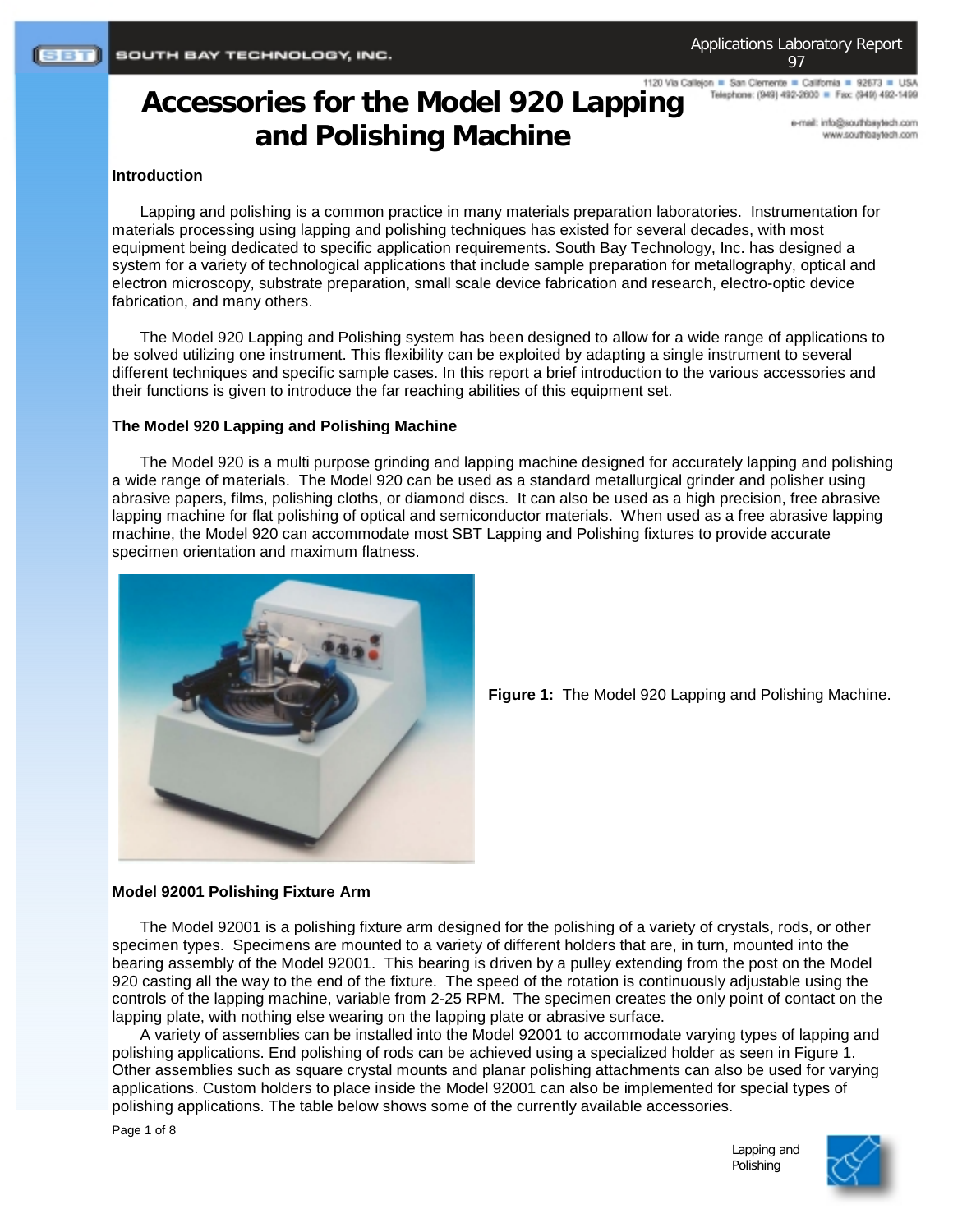1120 Via Callejon = San Clemente = California = 92673 = USA Telephone: (949) 492-2600 = Fax: (949) 492-1499

> e-mail: info@southbaytech.com moo.floelytedfuoz.www

| <b>PART NUMBER</b> | <b>DESCRIPTION</b>                                                                             |  |  |
|--------------------|------------------------------------------------------------------------------------------------|--|--|
| 02-02180           | Square Crystal Holder Assembly (for holding small, square crystals for end                     |  |  |
|                    | polishing)                                                                                     |  |  |
| 02-02182           | Crystal Rod Holder Assembly (for holding rod shaped samples for end polishing)                 |  |  |
| 02-02183           | Planar Polishing Holder Assembly (for mounting samples for parallel or plan view<br>polishing) |  |  |

**Table 1:** Accessories for the Model 92001 Workstation.





**Figure 2:** The Model 92001 Polishing Fixture Arm is shown as mounted to the Model 920. The crystal rod holder is shown installed on the fixture arm, allowing for six rods to be end polished simultaneously. Special holders can be developed that are inserted into the bearing assembly of the 92001, making a wide range of applications possible.

# **Model 92002 Workstation**

The Model 92002 is the only true multi-purpose workstation that is for virtually all of the SBT Lapping and Polishing Fixtures. The Model 92002 is a workstation which provides a means for rotating lapping fixtures to provide the most efficient grinding and polishing mechanism with little to no operator supervision. It utilizes a drive pulley in constant contact with the base of the lapping fixture and rotates the fixture at a variable speed determined by the user. Positioning of the lapping fixture relative to the workstation is easily accomplished using two adjustments. The height of the workstation drive wheel can also be adjusted to allow for proper positioning using various lapping wheel arrangements. The Model 92002 can be used with virtually all of the SBT Lapping fixtures and a chart showing the various fixtures available is given below.

| <b>MODEL#</b>      | SAMPLE Ø                            | <b>MODEL#</b> | SAMPLE Ø                             | <b>MODEL#</b> | SAMPLE Ø                 |
|--------------------|-------------------------------------|---------------|--------------------------------------|---------------|--------------------------|
| 145                | $\frac{1}{2}$ " (12.7 MM)           | 154           | 2" (50MM); LOW<br><b>FORCE</b>       | 130           | 1" (25mm)                |
| 147, 147D,<br>147E | $2.6" (66$ MM)                      | 155, 155D     | 2" (50MM)                            | 135           | 2" (50mm)                |
| 150                | 1.25" (31.75MM)                     | 156           | 2" (50 MM); LOW<br>FORCE; WIDE BASE  | 142           | $\frac{1}{2}$ " (12.7mm) |
| 151                | 1.25" (31.75MM);<br>LOW FORCE       | 157           | 2" (50MM); WIDE<br><b>BASE</b>       |               |                          |
| 153                | 2" (50MM); EDGE<br><b>POLISHING</b> | 195           | 1" (25MM); UP TO 6<br><b>SAMPLES</b> |               |                          |

**Table 2:** List of various lapping and polishing fixtures compatible with a single Model 92002 Workstation.

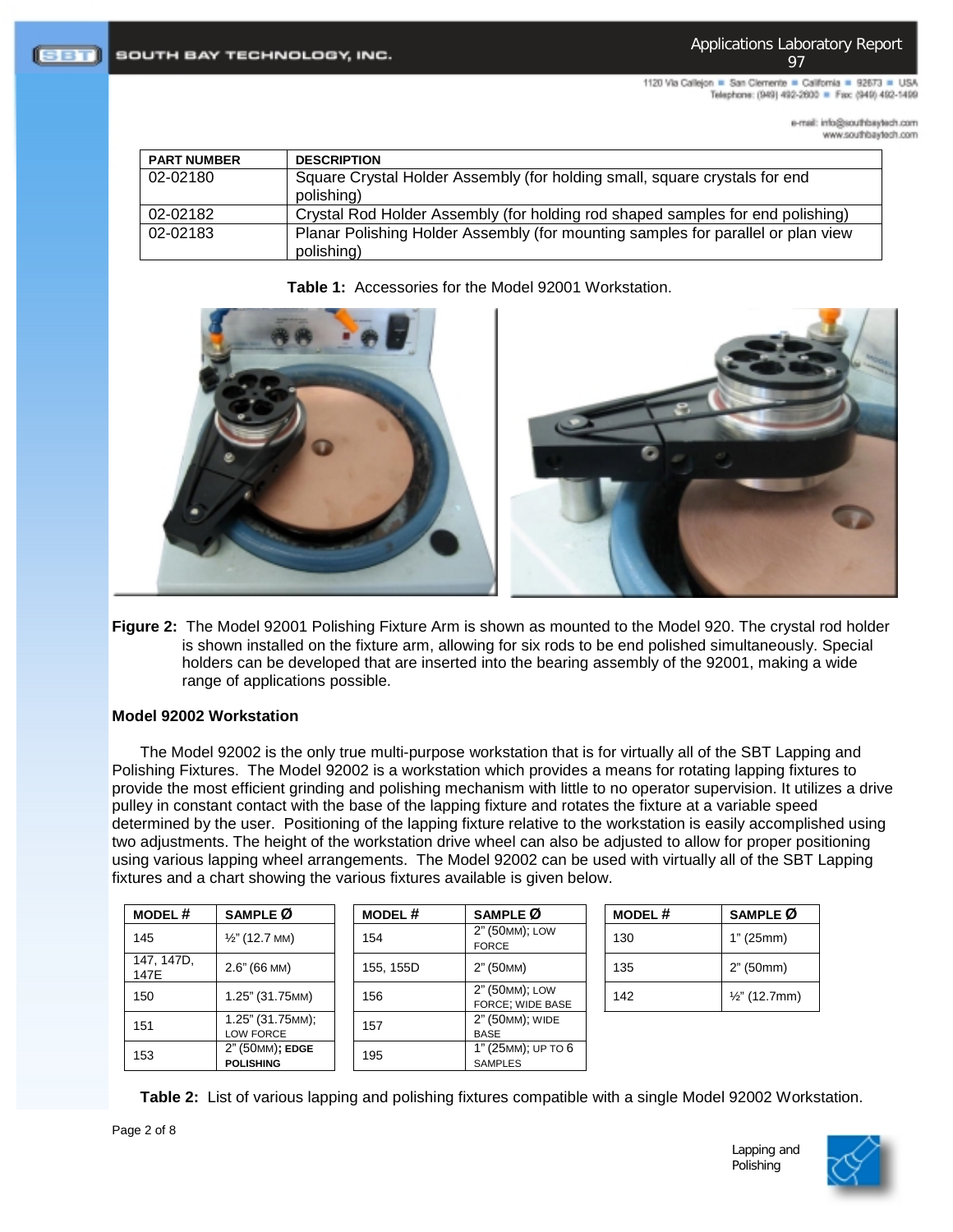1120 Via Callejon = San Clemente = California = 92673 = USA Telephone: (949) 492-2600 = Fax: (949) 492-1499

> mo.rloetysdrtuos@ohri.ilam-e moo.floeyeedrib.com







**Figure 3:** The Model 92002 Workstation is shown as mounted to the Model 920. The holder is attached the post of the Model 920 using a clamping screw arrangement. The position of the wheel extension attached to the arm is adjustable to accommodate various diameter lapping and polishing fixtures. Fixtures are then rotated counter-clockwise to provide a uniform, random polishing motion. The bottom image shows a typical arrangement of the Model 920 combined with the Model 92002 and a Model 155 Lapping and Polishing Fixture.

#### **Model 92003 Non-Contact Polishing Arm**

The Model 92003 Non-Contact Polishing Arm is a workstation designed for general lapping and polishing applications. It is a combination lapping fixture and workstation, implementing elements from both products. The Model 92003 is designed to act as a lapping and polishing fixture with only the specimen coming into contact with the lapping wheel surface. Adjusting the level position can be done using horizontal and vertical adjustments. A piston assembly is gravity fed toward the lapping plate and can be loaded with weights to increase the lapping and polishing force. A precision micrometer controls the depth of material to be removed, and specimens up to 4" (100mm) in diameter can be polished when mounted onto the specimen mounting block. A pulley drive system rotates the sample continuously during processing, randomizing the polishing process.

These fixtures are designed for parallel polishing applications or instances where the sample should be the only material touching the lapping wheel surface.



Lapping and Polishing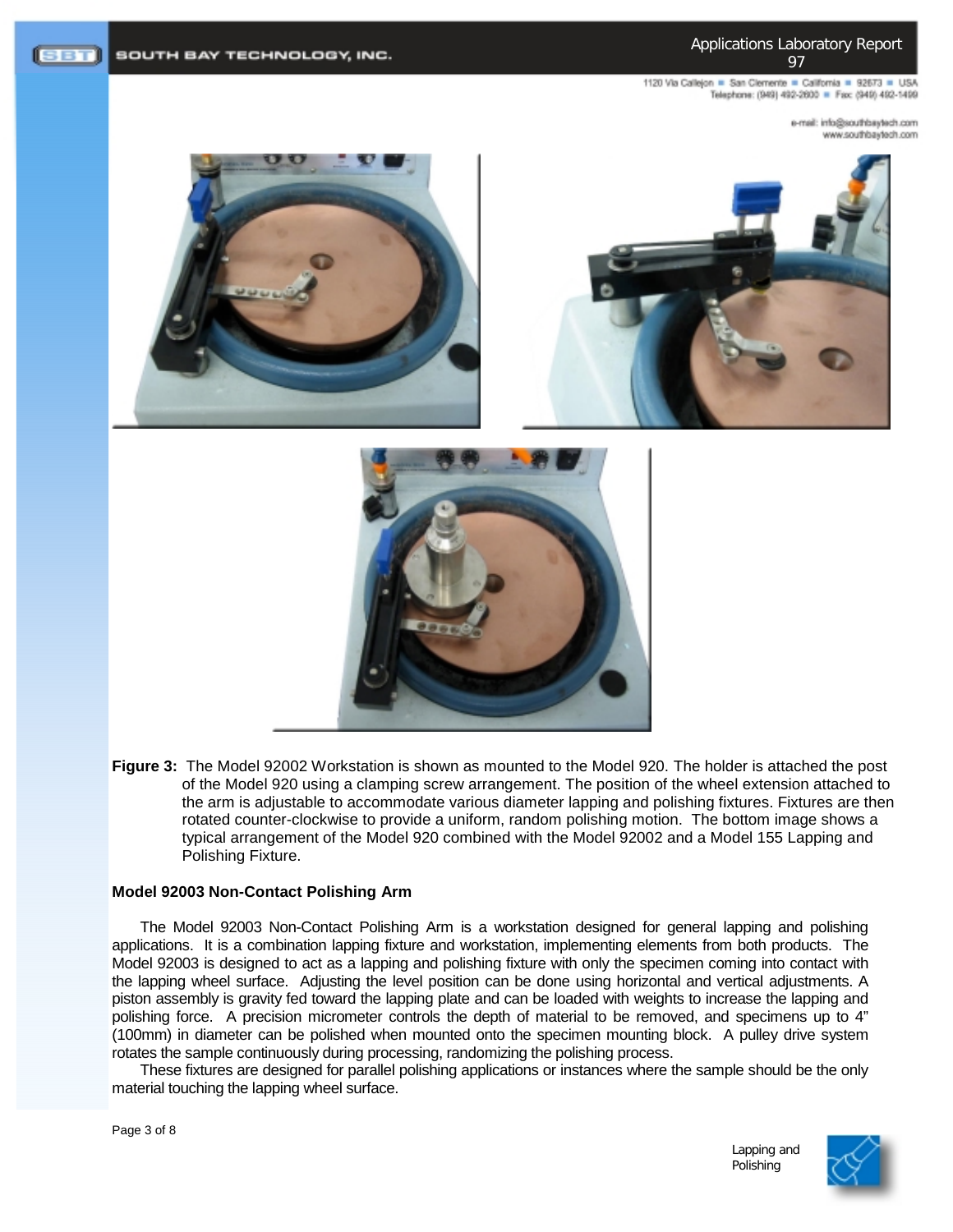1120 Via Callejon = San Clemente = California = 92673 = USA Telephone: (949) 492-2600 = Fax: (949) 492-1499

> mo.detysdrtuos@cini :liem-e moo.floelytedfuoz.www



**Figure 4:** The Model 92003 Non-Contact Polishing Arm is shown as mounted to the Model 920. The holder is attached the post of the Model 920 using a clamping screw arrangement. Horizontal and vertical alignment is done using adjustment screws with the sample mounting block attached. Samples are removed from the holder using a threaded knob arrangement as with the lapping and polishing fixtures.

### **Model 92005 and 92006 Metallographic Holders**

The Model 92005 and 92006 are specimen mounting fixtures designed for automated specimen grinding and polishing of multiple specimens to increase throughput and efficiency. These fixtures are designed for simultaneous processing epoxy or acrylic encapsulated specimens. The Model 92005 is designed for holding three samples of diameters approximately 38 mm (1.5"). The Model 92006 is designed for four samples of diameters ranging from 25-32 mm (0.98-1.25"). Samples are placed into the holder and applied to a flat surface. A planarizing gauge is used to create space between the samples and the grinding surface. Once this distance has been set, each sample is locked into place using a set screw arrangement. Additional weights can be added to the top plate of the Model 92005 to increase the load applied to the mount.

These simple to use holders can be used with the Model 92002 Workstation and used for semi-automatic processing of metallographic mounts.



**Figure 5:** Model 92005 Tri-Holder Specimen Mount shown used with the Model 92002 Workstation. Metallographic samples can be processed simultaneously using this holder and can be applied to grinding papers, polishing cloths, or lapping techniques.

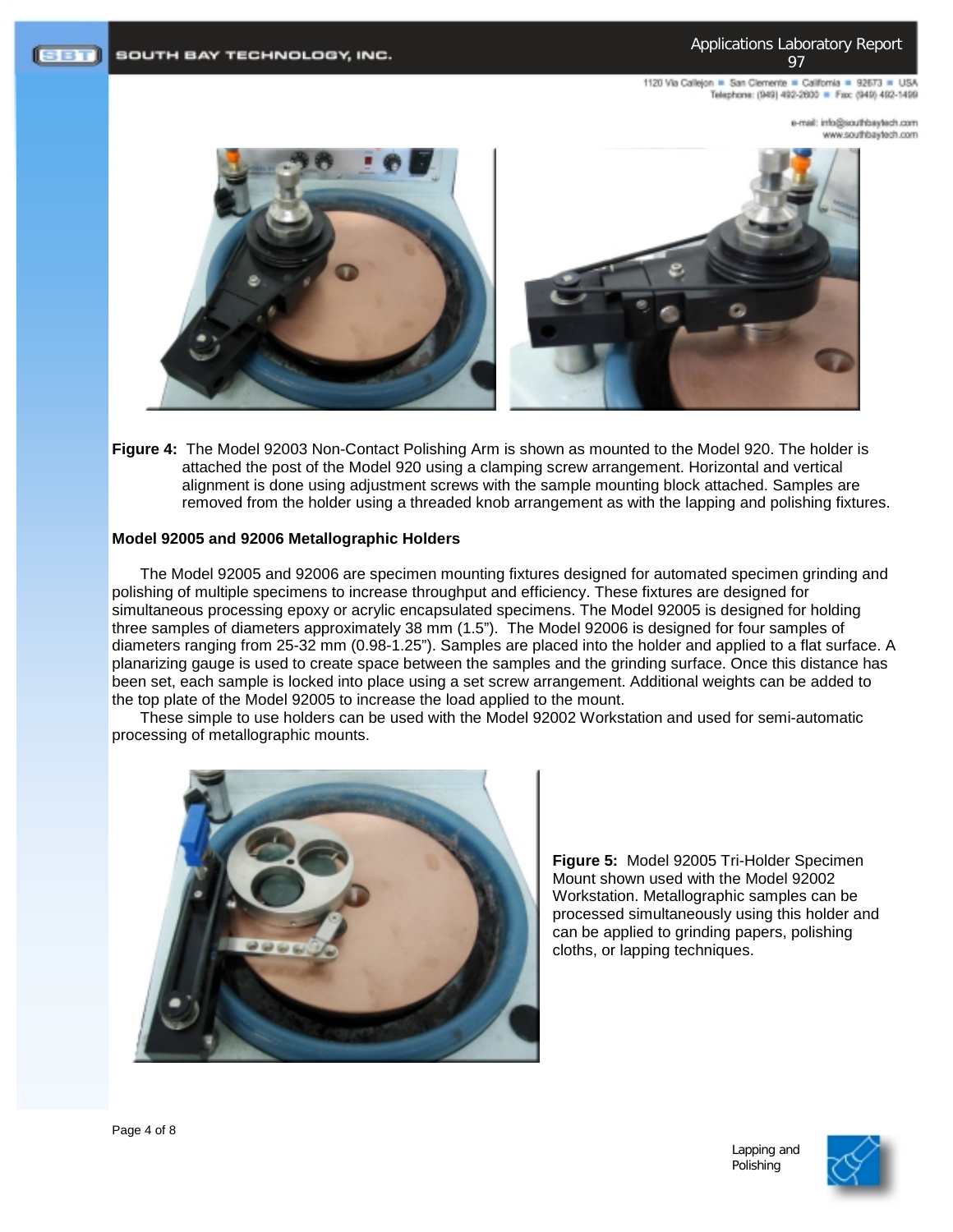1120 Via Calleion . San Clemente . California . 92673 . USA Telephone: (949) 492-2600 = Fax: (949) 492-1499

> mo.rloetysdrtuos@ohri.ilam-e moo.floelytedfuoz.www

# **Model 92022 Left and Right Yoke Sweep Mechanism**

The Model 92022 is an oscillating workstation which allows the user to maximize the surface area of the lapping surface as well as to increase uniformity and abrasive life. The Model 92022 achieves this by allowing the user to adjust the amount of sweep, or oscillation, the fixture has. It is a belt driven workstation that incorporates an adjustment cam used to set the amount of sweep desired for the lapping fixture being used. The lapping fixture is placed inside the drive and idler wheels of the workstation and the position of the work arm is adjusted to accommodate various diameter fixtures. Various heights of the lapping plates are easily accommodated using a variable thickness spacer mounted between the lapping plate adapter and the spindle. Selection of various sweep distances is accomplished by applying different cam positions relative to the plate diameter.







**Figure 6:** The Model 92022 R Yoke Sweep Mechanism shown mounted to the Model 920. The lapping fixture is placed between the idler wheel (mounted to the arm extension) and the drive wheel running from the cam assembly. The entire assembly is used to rotate the lapping fixture and 'sweep' the fixture laterally to increase the polishing uniformity. For abrasive papers and polishing cloths the lifetime is extended as the wear rate is normalized across the radius of the plate. The bottom image shows the Model 155 Lapping Fixture with the 92022.

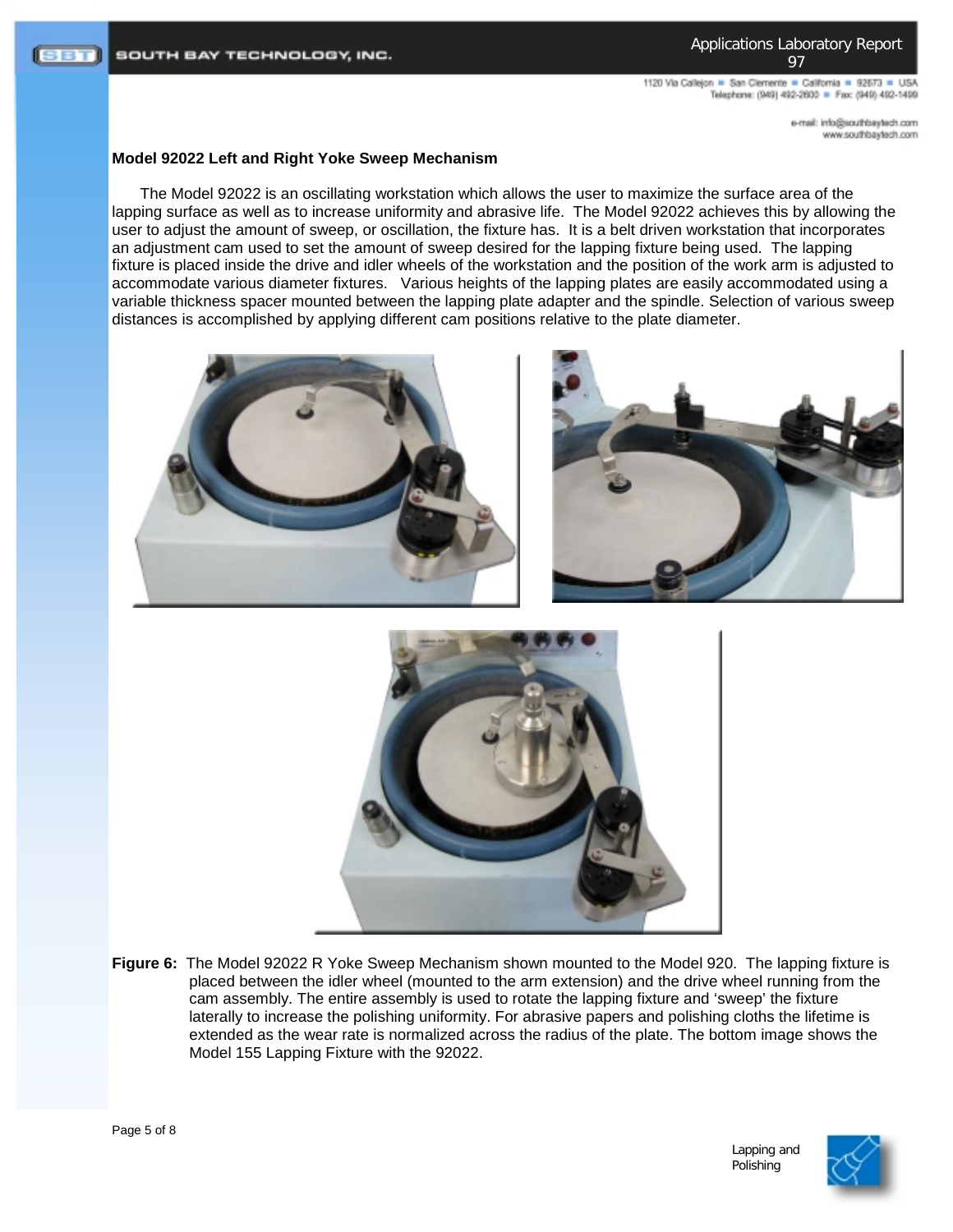1120 Via Callejon = San Clemente = California = 92673 = USA Telephone: (949) 492-2600 = Fax: (949) 492-1499

> mo.rloetysdrtuos@ohri.ilam-e moo.floelytedfuoz.www

#### **Model 92031 Flatness Gauge Kit**

When lapping processes are implemented using a free abrasive, the surface of the lapping plate is in constant change. During this process material is being removed from the sample and the lapping plate material simultaneously. Therefore the overall plate shape will begin to be affected and will ultimately become out of flatness. The Model 92031 Flatness Gauge Kit is designed to help maintain the plate flatness by periodically taking measurements of the plate shape following processing. The gauge utilizes digital micrometer that is initially zeroed on a granite leveling plate. The gauge is then placed onto the lapping plate and a measurement taken. This provides a direct measurement of how much the plate has deviated from the zero position. Measuring various points along the lapping plate surface a picture of the overall shape of the lapping plate can be established. Using the information is important to conditioning the lapping plate back into it's flatness specification.



**Figure 7:** Model 92031 Flatness Gauge Kit showing the flatness gauge and granite leveling plate.

# **02-02261 Manual Specimen Yoke**

The manual specimen yoke is a simple y-shaped yoke designed for use on the Model 910 or Model 920 for holding Lapping and Polishing Fixtures during processing. The manual specimen yoke is used on either the right side or left side of the instrument and holds fixtures when lapping, grinding, or polishing is done. This workstation allows the user to perform semi-automatic lapping operations without the need for holding fixtures by hand or for using motorized arrangements. Although the Model 920 is designed for motorized capabilities, this workstation can be used in place of these as a cost savings. However, rotation of the fixtures is not guaranteed as this workstation relies on the rotational inertia of the fixture to provide the movement of the fixture.



**Figure 8:** Various setups using the manual specimen yoke. At left is the yoke without any fixtures, while the center and far right images show the yoke with a Model 155 Lapping Fixture and the Model 92005, respectively.



Lapping and Polishing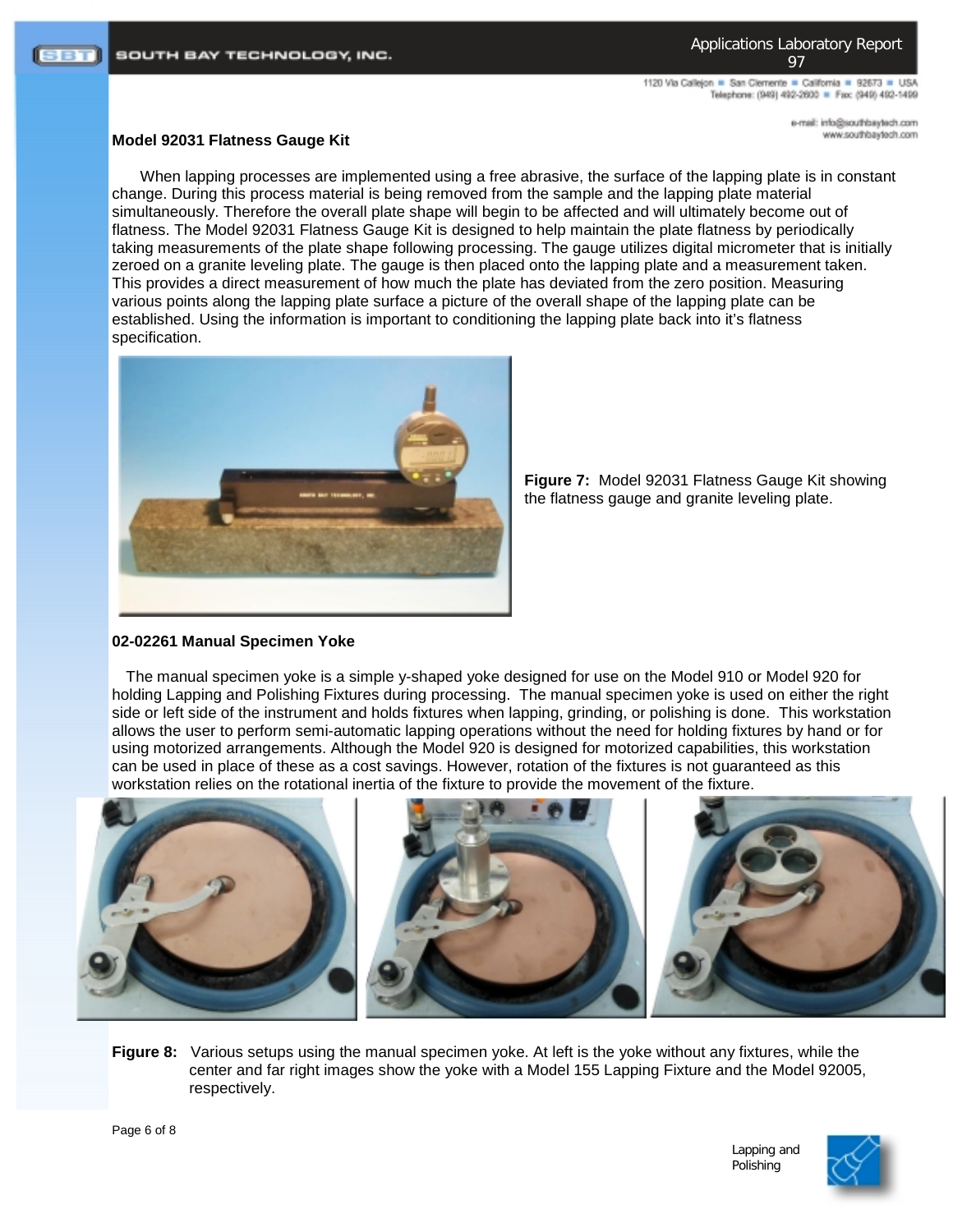1120 Via Callejon = San Clemente = California = 92673 = USA Telephone: (949) 492-2600 = Fax: (949) 492-1499

> mo.rloetysdrtuos@ohri.ilam-e www.southbaytech.com

# **Lapping Plates**

The Model 920 is designed for precision lapping and polishing operations, and a common method for precision finishing of materials is free abrasive lapping techniques. Lapping is the removal of material to produce a smooth, flat surface. Lapping processes are used to produce dimensionally accurate specimens to high tolerances and can be used to remove subsurface damage caused by sawing or grinding. Free abrasive lapping is when abrasive slurry is applied directly to a lapping plate and used for material removal. This method is used with a variety of lapping plates of varying composition. There are primarily three types of lapping plates available for use with the Model 920:

| Cast Iron (Fe):    | Cast iron lapping plates are used for rough lapping and stock<br>removal of materials. Specimens around 8-10 on the Mohs<br>Hardness Scale can be lapped using cast iron plates. Cast iron<br>produces a gray surface finish and provides high removal rates. |
|--------------------|---------------------------------------------------------------------------------------------------------------------------------------------------------------------------------------------------------------------------------------------------------------|
| <b>Composites:</b> | Composite plates are used for rough lapping and stock removal of<br>materials. Specimens of 7-10 on Mohs Hardness Scale can be<br>lapped on composite plates. These plates produce medium quality<br>surface finishes with very high removal rates.           |
| Aluminum:          | Aluminum plates are generally used as a substrate plate for<br>attaching glass plates for lapping, abrasive papers, or lapping films.                                                                                                                         |

# **Conditioning Rings**

When utilizing free abrasive techniques the lapping plate surface will change over time. During lapping processes material is removed from both the sample and the lapping plate surface and will eventually cause the lapping plate to become concave or convex in shape. Conditioning rings are designed to allow the user to resurface the lapping plate and to bring the lapping plate back into flatness. Using simple techniques the plate surface can be brought back into specification and further processing can commence.



**Figure 9:** Image showing the Model 92002 Workstation with a diamond conditioning ring. The ring is used for removing material from the lapping plate surface to create a flat surface for lapping processes.